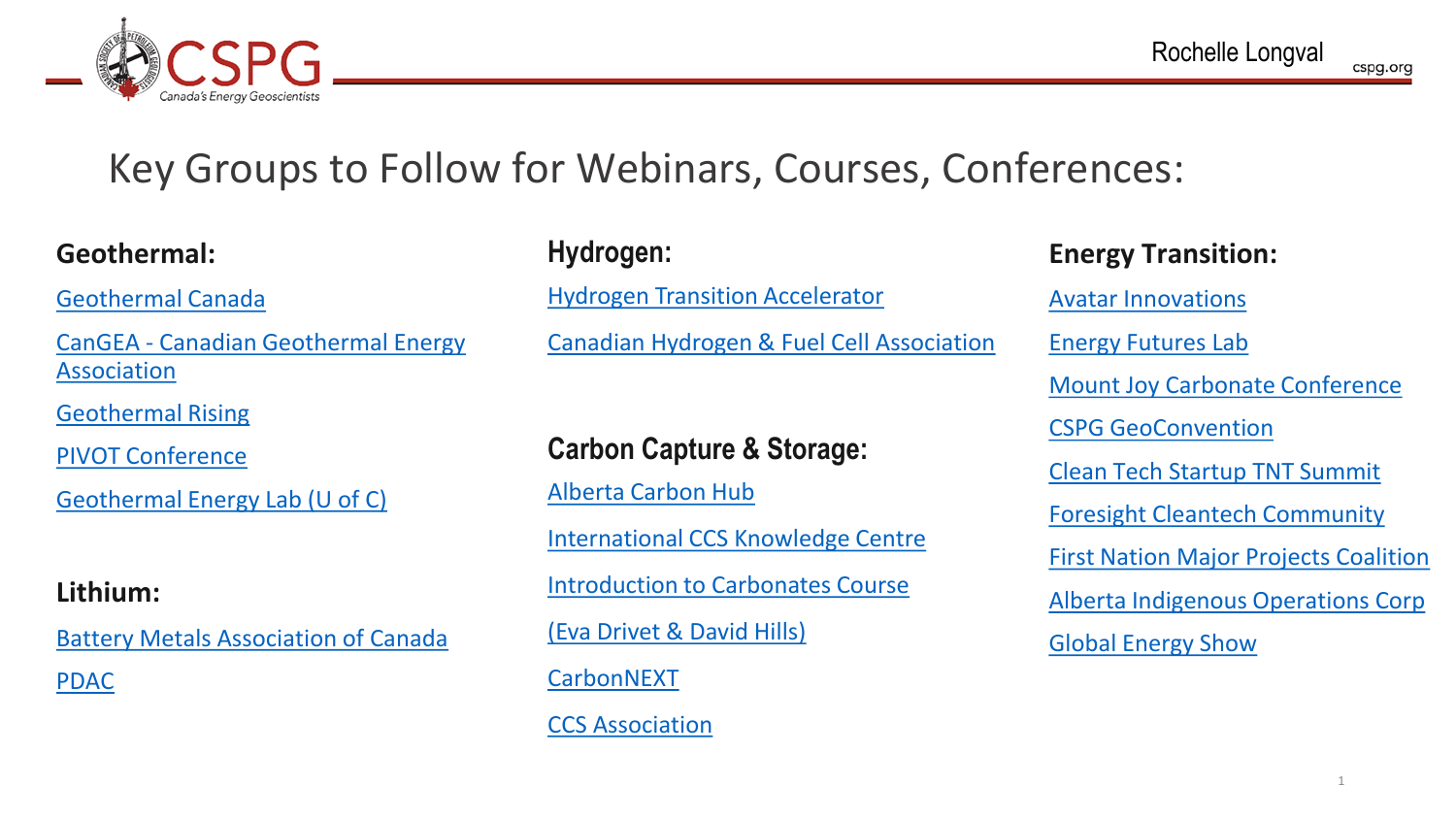

## Key Resources to grow your knowledge & discover your passion!

#### **Geothermal:**

[Northern Alberta Geothermal Potential](https://www.nadc.ca/our-actions/initiatives/northern-alberta-geothermal-potential-mapping-report/)  Mapping Report

[Think GeoEnergy](https://www.thinkgeoenergy.com/) News

[PIVOT 2021 Conference Recordings](https://www.youtube.com/channel/UCx5FK2EQ2me2hHAXMOA08SQ)

[PIVOT 2020 Conference Recordings](https://www.youtube.com/channel/UCctvYxAQxvd_HSzImqORupQ)

[Geothermal Learning Centre](https://www.albertano1.ca/learn)

[Types of Geothermal](https://www.vox.com/energy-and-environment/2020/10/21/21515461/renewable-energy-geothermal-egs-ags-supercritical)

[CSPG Geothermal Division Talks](https://cspg.org/IMIS20/CSPGIMIS20/Events/Tech_Divisions/GeothermalDT/GeoThermal.aspx)

[Geothermal Canada Lectures](https://www.eventbrite.ca/e/geothermal-essentials-moving-geothermal-forward-in-canada-registration-206970633737)

[Geoscience BC](https://www.geosciencebc.com/our-research/)

#### **Carbon Capture & Storage:**

[CarbonTech Innovation System](https://foresightcac.com/wp-content/uploads/2021/04/Carbontech-Innovation-System-online.pdf)

[CCS in AB, Alberta Geological Survey](https://ags.aer.ca/publication/esr-2000-11) [CCS Land Grab & Subsurface Rights](https://ablawg.ca/2022/03/09/albertas-carbon-capture-storage-land-grab-and-the-potential-for-conflicts-of-subsurface-rights/)

[CCS Weekly Newsletter](https://ccsassociation.us3.list-manage.com/subscribe?u=4ba4a05396f0bf7eac512a9b0&id=46d3756277)

[CCS Knowledge Centre](https://ccsknowledge.com/pub/Publications/When_CO2_Stored_UndergroundQnA_WeyburnMidale_Project.pdf)

**Lithium:** [Petro-Lithium](https://geoconvention.com/wp-content/uploads/abstracts/2018/274_GC2018_Petro-Lithium_The_Evolution_of_Energy_in_Alberta.pdf) [Lithium Exploration](https://csegrecorder.com/articles/view/geophysics-for-an-energy-transition)

**Hydrogen:** [Hydrogen Transition](https://csegrecorder.com/articles/view/the-hydrogen-transition-is-here-a-simplified-glance-at-major-factors) [Hydrogen News](https://www.pv-magazine.com/category/hydrogen/)

#### **Energy Transition:**

[Energy Shift News](https://stewardingenergy.us16.list-manage.com/subscribe?u=a4c70ab5fc78c08b7ed2b326a&id=7ca10365ee)  [Energy Minute News](https://energyminute.ca/) [Green Energy Future Videos](https://www.youtube.com/user/greenenergyfuture) [Pembina Institute Think Tank](https://www.pembina.org/) [Alberta Clean Tech Industry Alliance](https://actia.ca/) [Alberta Innovates](https://albertainnovates.ca/) [Innovate Calgary](https://innovatecalgary.com/) [Iron & Earth](https://www.ironandearth.org/) [CSEG Sustainable & Renewable Careers](https://csegrecorder.com/articles/view/focus-introduction-potential-careers-in-sustainability-and-renewables)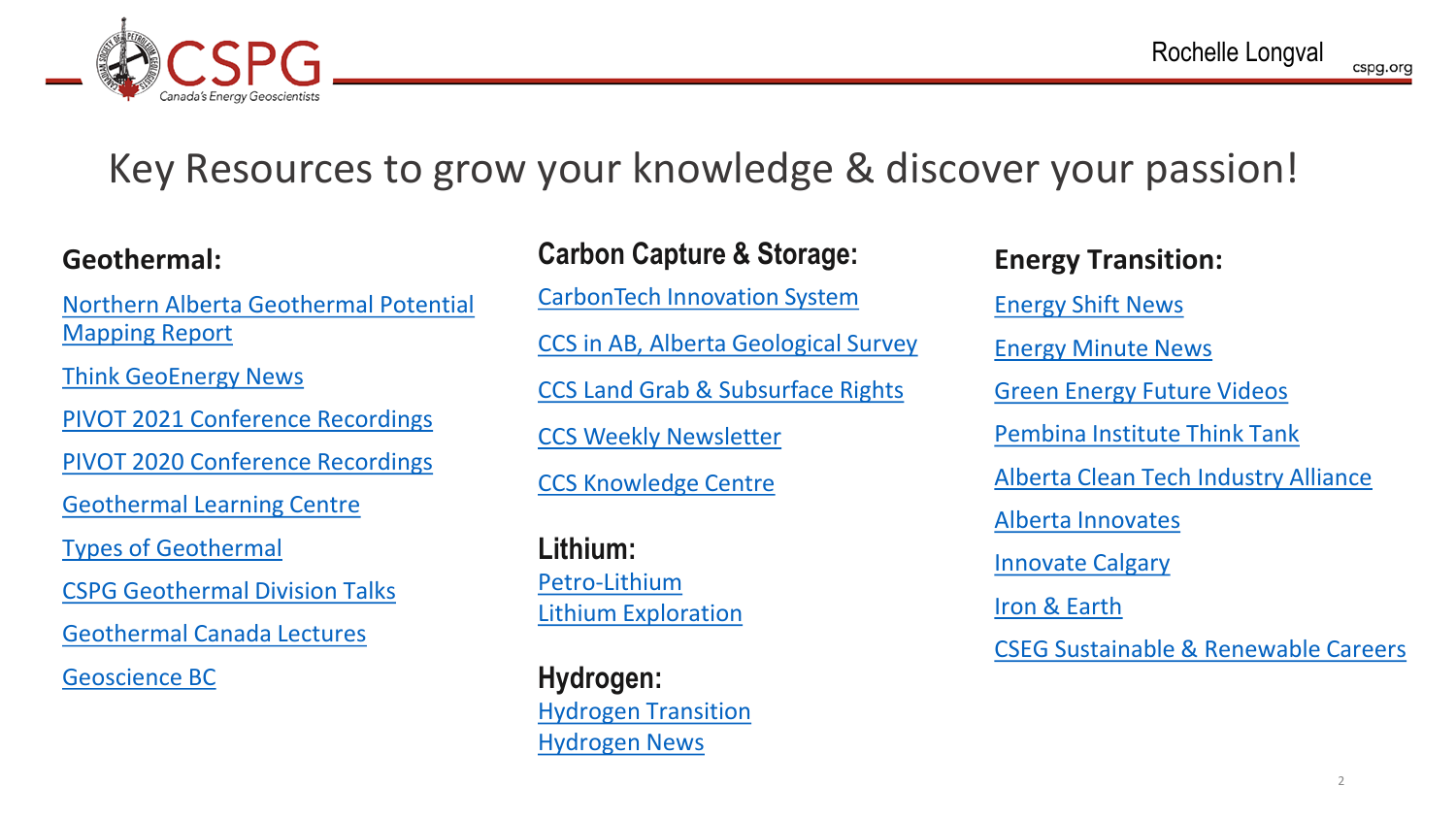

## Inspirational Companies in Canada to Follow & Engage:

#### **Geothermal:**

[Deep Earth Energy Production \(DEEP\)](https://deepcorp.ca/)

[Novus Earth Energy](https://novusearth.ca/)

Tu Deh-Kah [Geothermal](https://tudehkah.com/)

[Borealis GeoPower](http://www.borealisgeopower.com/)

[Terrapin](https://www.terrapingeo.com/) 

**[Eavor](https://www.eavor.com/)** 

[Razor/FutEra](https://www.razor-energy.com/)

[Meager Creek Development Corp.](https://meagercreek.ca/)

[Yukon Geological Survey](https://data.geology.gov.yk.ca/Search?q=geothermal)

| <b>Carbon Capture &amp; Storage:</b>        |
|---------------------------------------------|
| <b>Whitecap Resources - Weyburn Project</b> |
| Enhance Energy - Alberta Trunk Line         |
| Shell Canada - Quest Project                |

[SpectrumH2](https://www.spectrumh2.ca/)

[Entropy Inc.](https://entropyinc.com/)

[Carbon Alpha](https://carbonalpha.com/)

### **Lithium:** [E3 Metals Corp.](https://www.e3metalscorp.com/) [Prairie Lithium](https://www.prairielithium.ca/) [LithiumBank](https://www.lithiumbank.ca/) Resources [Summit Nanotech](https://www.summitnanotech.ca/)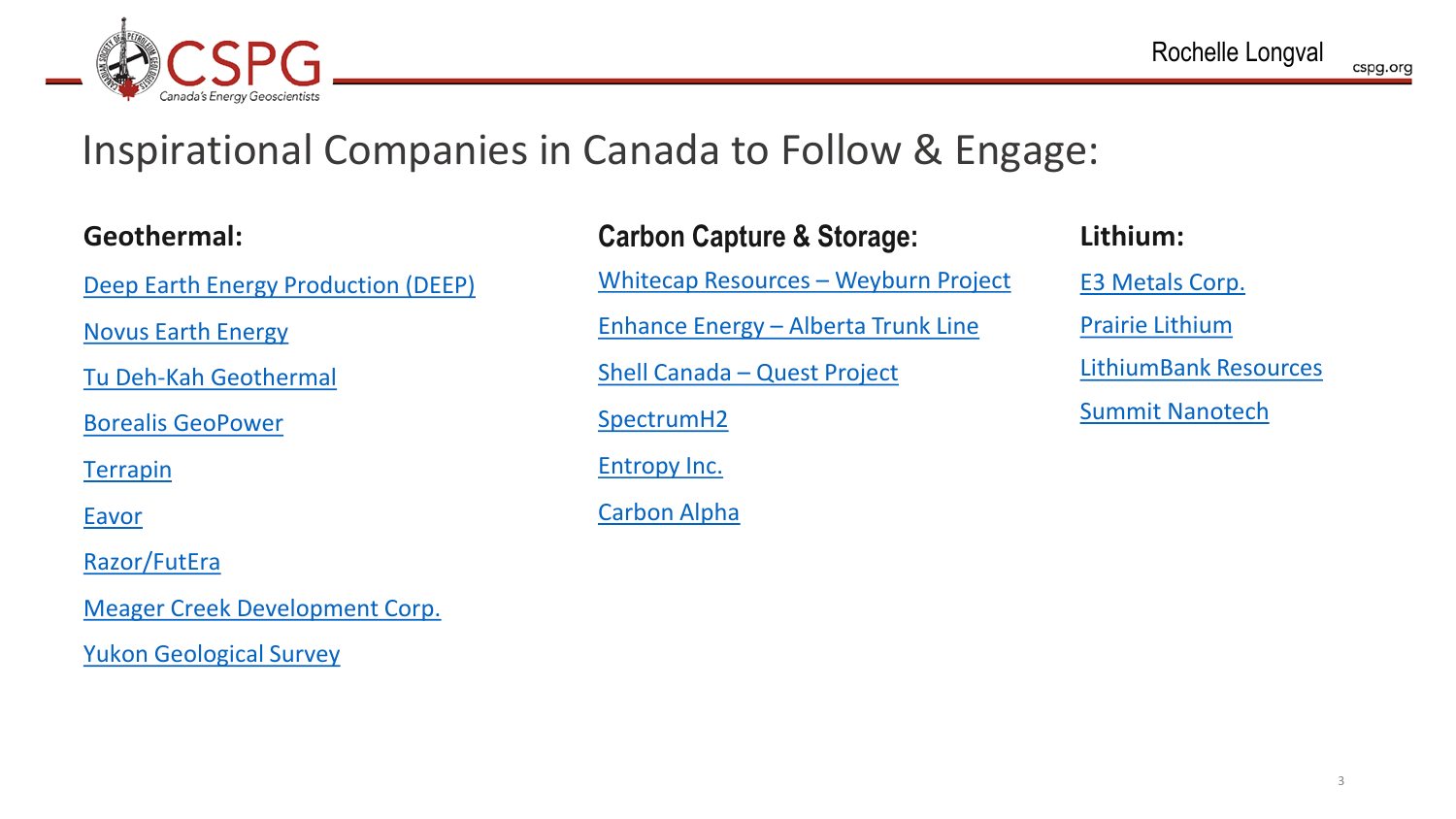

## Support through your journey.

### We are in this together.

- **[Energy Futures Lab Fellowship](https://energyfutureslab.com/fellows/)**
- [Young Women in Energy](https://www.youngwomeninenergy.com/)
- [GeoWomen –](https://www.cspg.org/IMIS20/CSPGIMIS20/GeoCommunity/GeoWomen.aspx) CSPG
- **[Women Geoscientists in Canada](https://mirageoscience.com/women-geoscientists-canada/)**
- **[Earth Science for Society](https://esfscanada.com/)**
- **[Women in Renewable Energy](https://www.womeninrenewableenergy.ca/)**
- **[Women in Geothermal \(WING\)](https://womeningeothermal.org/)**

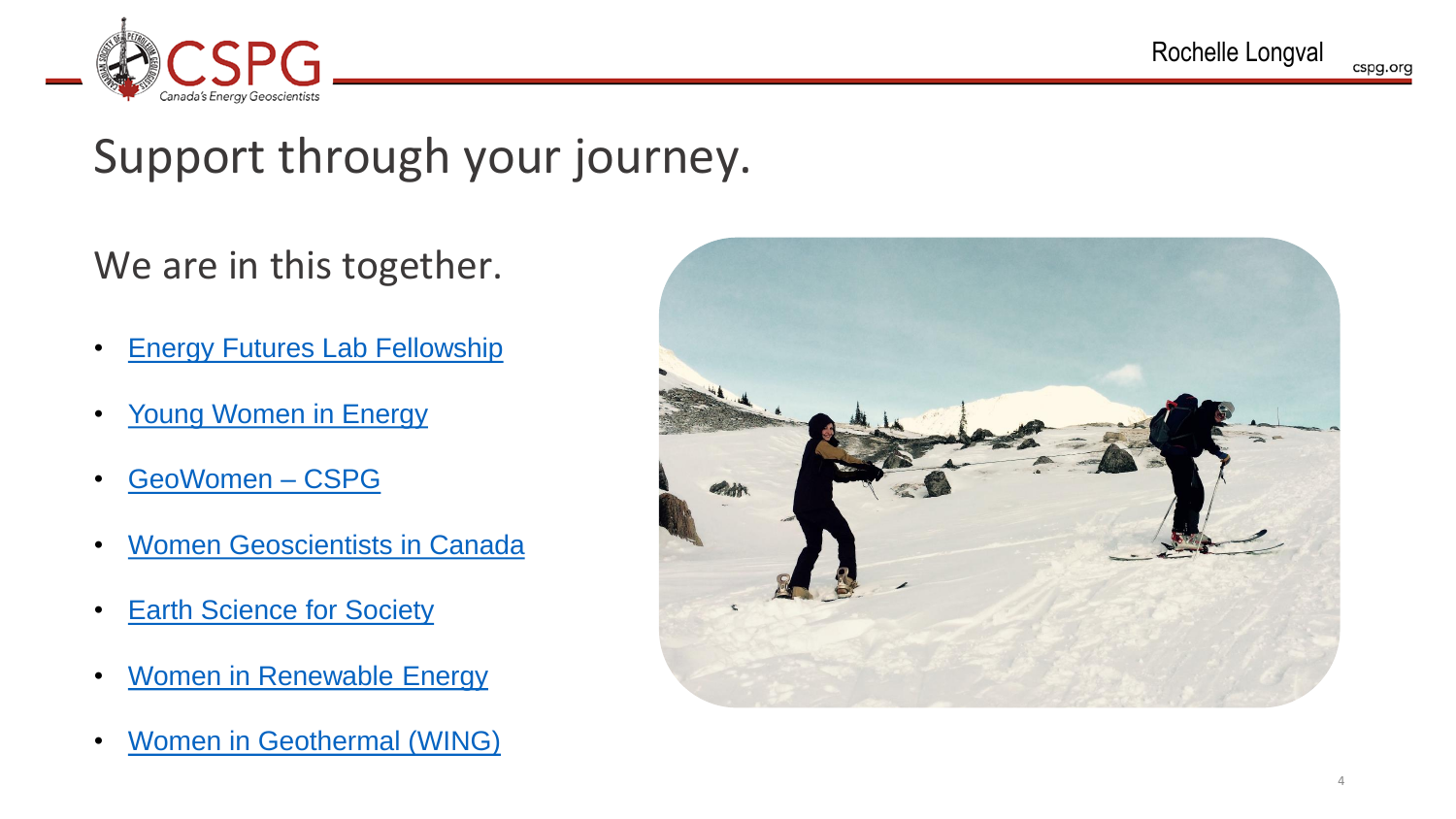

### **Presentation Video Links**

## Avatar Innovations Video Link

<https://www.linkedin.com/company/avatar-innovations/videos/native/urn:li:ugcPost:6902669704029425664/>

## Kootenay Style - [Kaslo, British Columbia](https://www.youtube.com/watch?v=yb9DO8mm41w&t=12s) – YouTube

## Energy Futures Lab – [Newtonian Shift Game](https://www.youtube.com/watch?v=VVBidauPGQk&feature=emb_imp_woyt)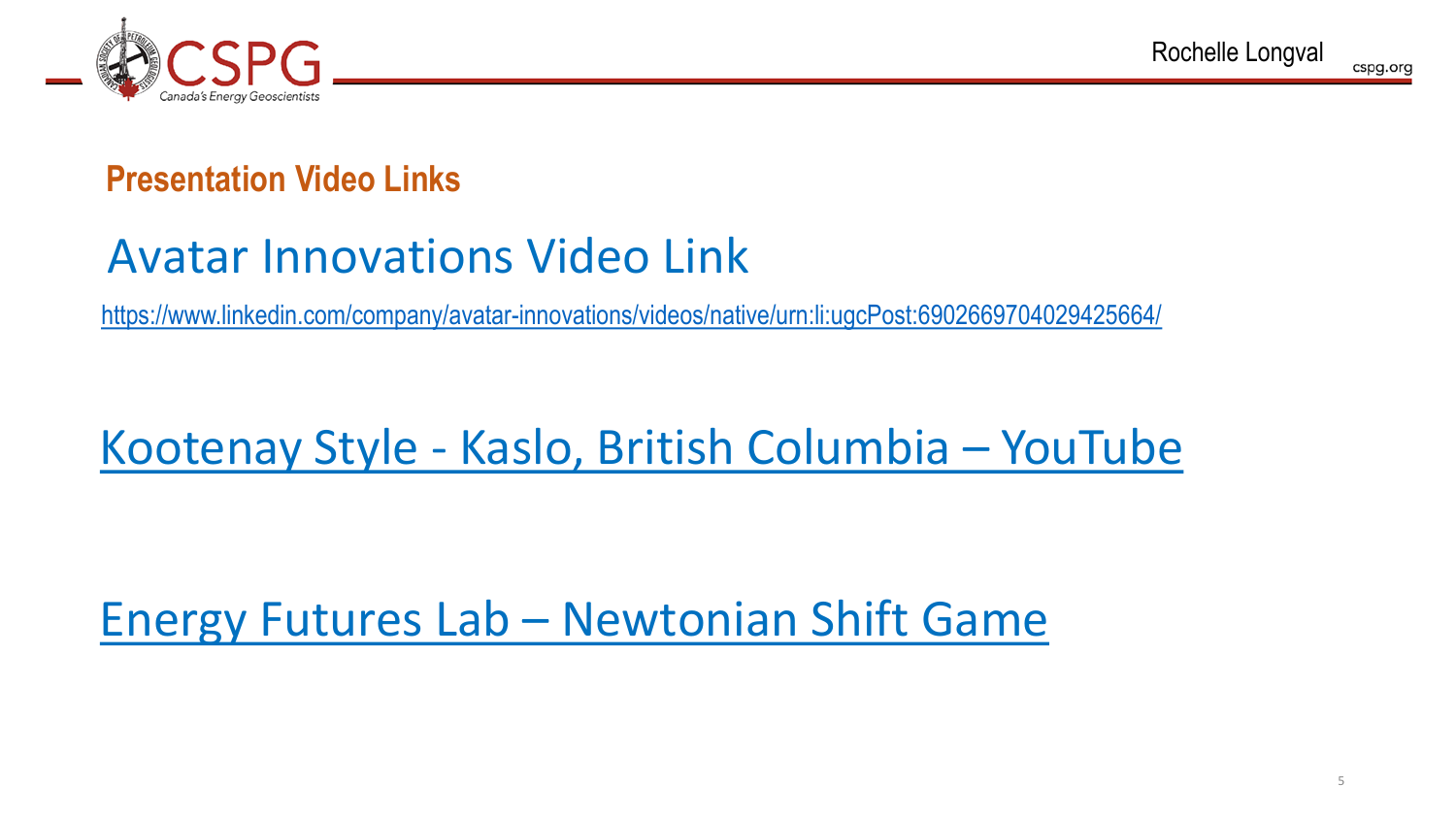



## Grant Writing Resources

- [David Kincade Advanced Grant Writing Course](https://albertabusinessgrants.ca/grant-writing/)
- [David Kincade Alberta Business Grants Search Platform](https://albertabusinessgrants.ca/finding-grants/)

Key Clean Energy Grant Organizations to Follow

- [NRCan](https://www.nrcan.gc.ca/climate-change-adapting-impacts-and-reducing-emissions/green-infrastructure-programs/19780)
- [Alberta Innovates](https://albertainnovates.ca/what-we-offer/funding-grants/)
- **[Emissions Reduction Alberta](https://eralberta.ca/apply-for-funding/)**
- [Sustainable Development Technology Canada](https://www.sdtc.ca/en/)
- **[PrairiesCan](https://www.canada.ca/en/prairies-economic-development/services/funding.html)**

Alberta Training Grant  $\rightarrow$  very valuable for Alberta citizens

• [Government of Alberta Training Grant](https://www.alberta.ca/canada-alberta-job-grant.aspx)